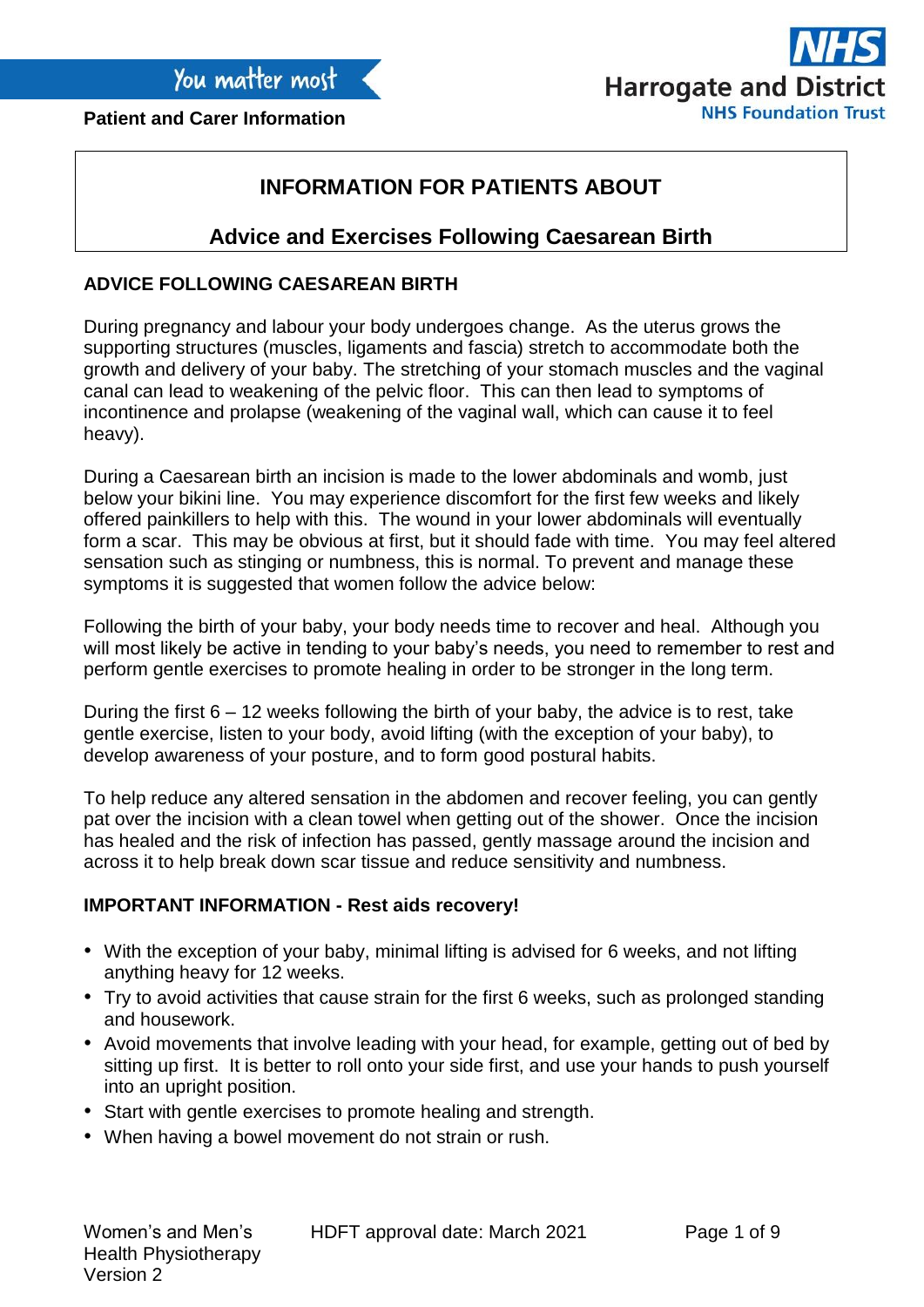# **COMFORT**

- Make sure that you are well supported. This is good for your back and abdominals, and can help you feel less sore.
- Try placing a small pillow or roll in the "small" of your back and under your knees for increased comfort.
- When lying on your side try using pillows between your knees for support.



- Bending one or both knees up from time to time may help to relieve discomfort. Whether breast or bottle-feeding, pillows can be used to raise baby up, which can help protect your stitches.
- Placing pillows under the arm that supports the baby's head can improve your posture and reduce discomfort in the back and shoulders.
- When sitting, ensure that your feet rest on the floor, or on a small stool to reduce pressure on your abdomen.

### **BREATHING EXERCISES**

When you are not as active as normal, it is important that you keep your chest clear, especially if you have had an anaesthetic. Breathing exercises can help with this:

- Take a deep slow breath in through your nose
- Hold for a count of two
- Sigh the air out of your mouth

Repeat this three times. Do this regularly until you are up and about.

If you feel the need to cough something up, the least painful and most effective way is to 'huff' (a short forced breath out through your mouth, like steaming up a mirror). Coughing, laughing and sneezing can increase your pain. To help reduce the discomfort of these actions use a folded towel, pillow or your hands to apply gentle pressure over your incision, and lean forwards.



HDFT approval date: March 2021 Page 2 of 9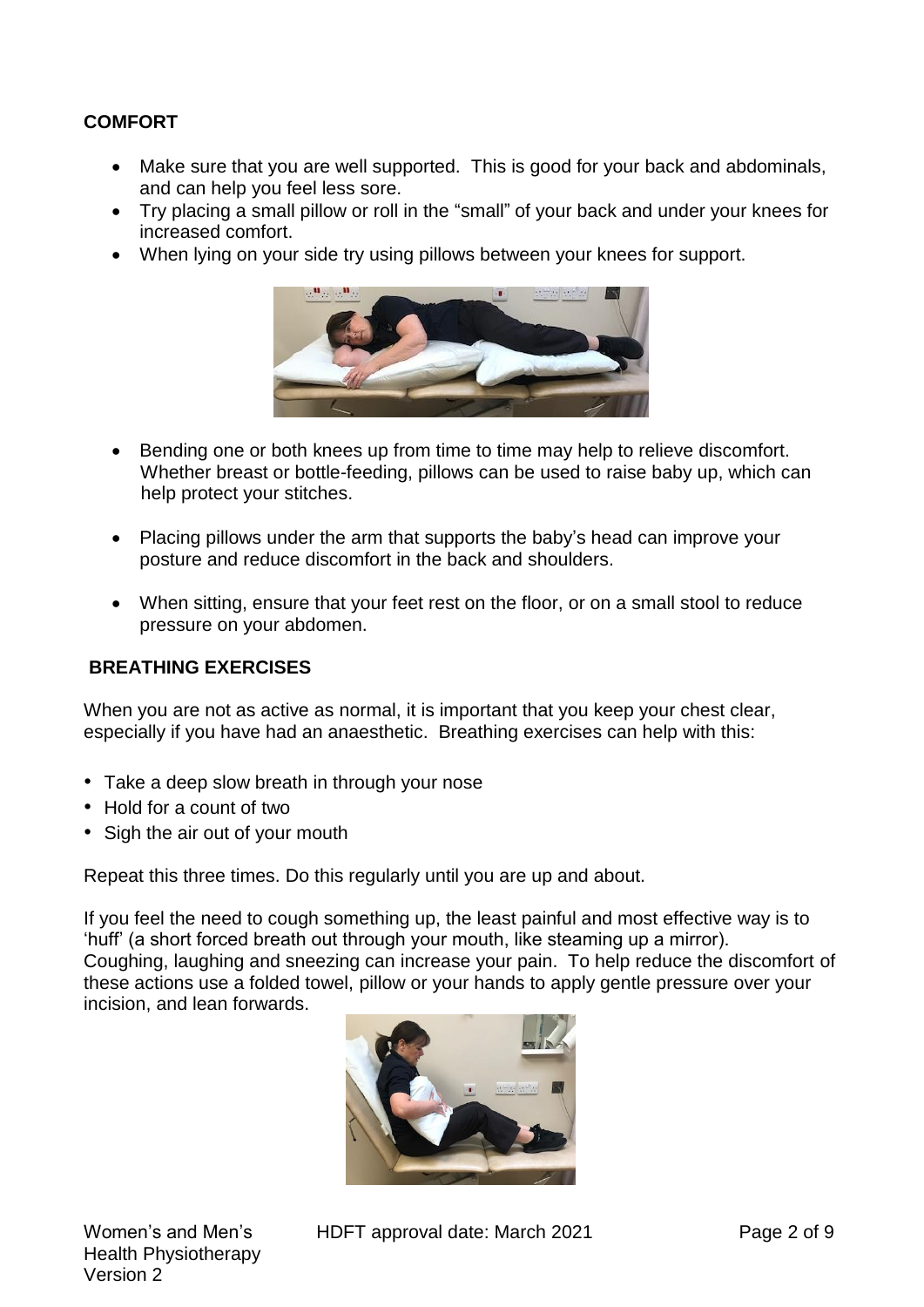# **GETTING MOVING**

It is important to start moving as soon as you can. These gentle exercises will help to improve your circulation and reduce any swelling in your legs.

- Briskly pump your feet by pointing toes up towards you, and then pointing them away for 20-30 seconds.
- Move your ankles by making large circular movements. Repeat 10 times.

Start immediately, and repeat hourly throughout the day and continue until you are up and walking.

Avoid sitting or lying with your legs or ankles crossed, as this may restrict the blood flow. Avoid standing still for long periods.

## **TURNING IN BED**

- Bend your knees up one at a time while keeping your feet in contact with the bed.
- Then, roll onto your side, using your top arm to hold onto the side of the bed, if needed, to help the turn.



**GETTING IN AND OUT OF BED**

- Bend your knees up one at a time while keeping your feet on the bed.
- Roll onto your side, keeping the knees bent.
- Ease your legs down off the bed and use your hands by pushing into the bed to bring yourself up into a seated position.
- Using one hand to support the abdomen, shuffle your bottom to the edge of the bed. Engage your pelvic floor muscles, and, leading with your head, lean forwards and use your free hand to push up into standing. Reverse this for getting back into bed.







Women's and Men's Health Physiotherapy Version 2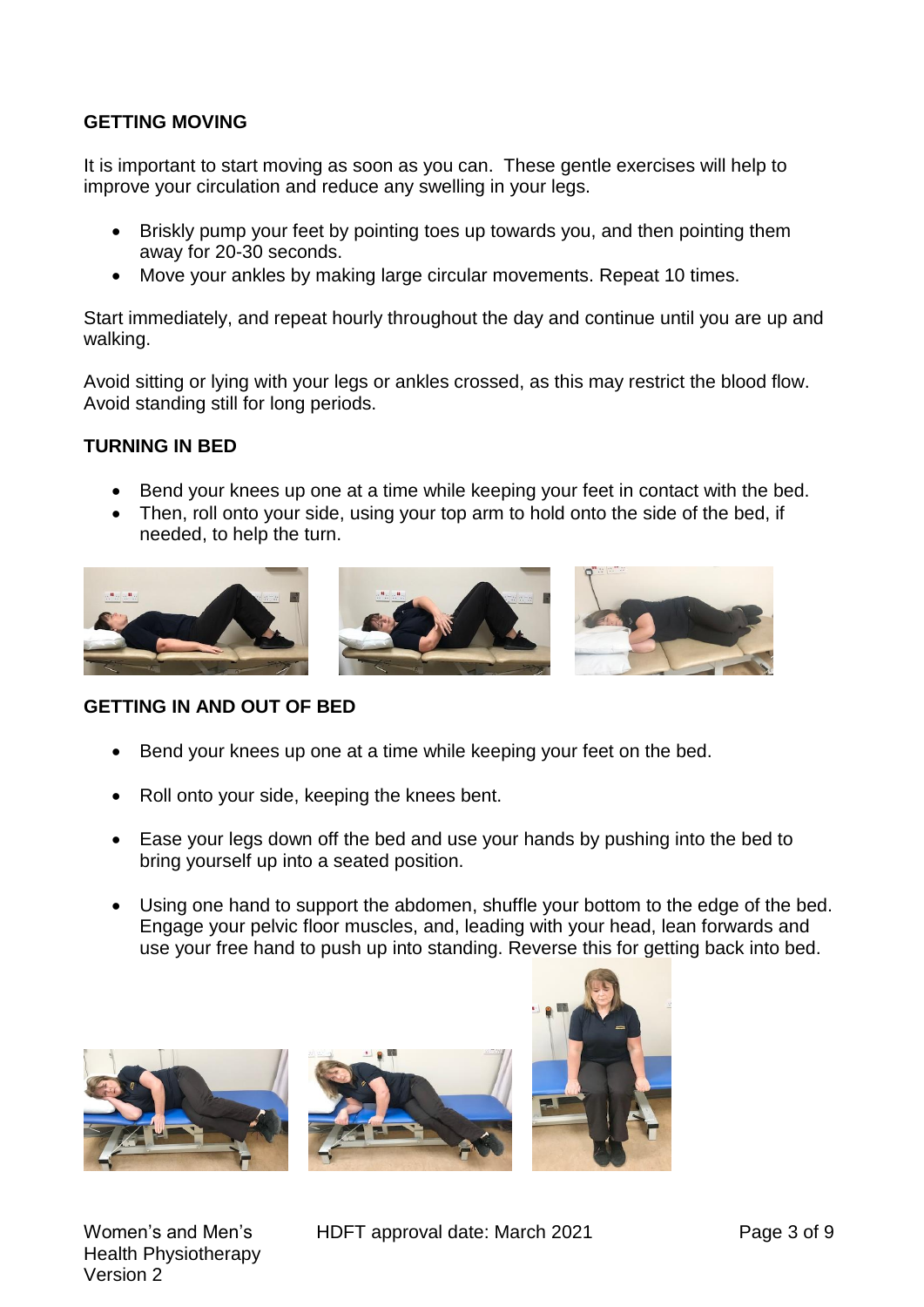# **EXERCISE**

### **'The Rules'**

- Listen to your body
- Stop when it hurts/tired
- Never exercise if feeling unwell
- Continue these exercises when you return home

**ONLY start pelvic floor exercises once the catheter has been removed (if you had one), and when you have passed urine three times without problems.**

## **ENGAGING YOUR CORE**

The stretching and weakening of the abdominal and pelvic floor muscles during pregnancy, combined with hormonal changes in the body, can increase movement of the joints and lead to pain. To help manage this, and optimise recovery, it is advised that you increase the strength and tone of your abdominal muscles by using the following exercises to strengthen your core.

### **Transverse Abdominus**

The first two exercises can be done lying down, or in a seated position with both feet on the floor.



- Lie down on your back with your knees bent and feet in contact with the floor/bed.
- Check to make sure that your ribs are down, not flaring outwards.
- Take a gentle breath in, to prepare. Towards the end of your outward breath, gently draw the lower stomach muscles in towards the spine.
- Maintain that position, with the muscles activated for five seconds and then release (keep your breathe flowing).
- Aim to repeat 8-10 times per session.

### **Pelvic Tilt**

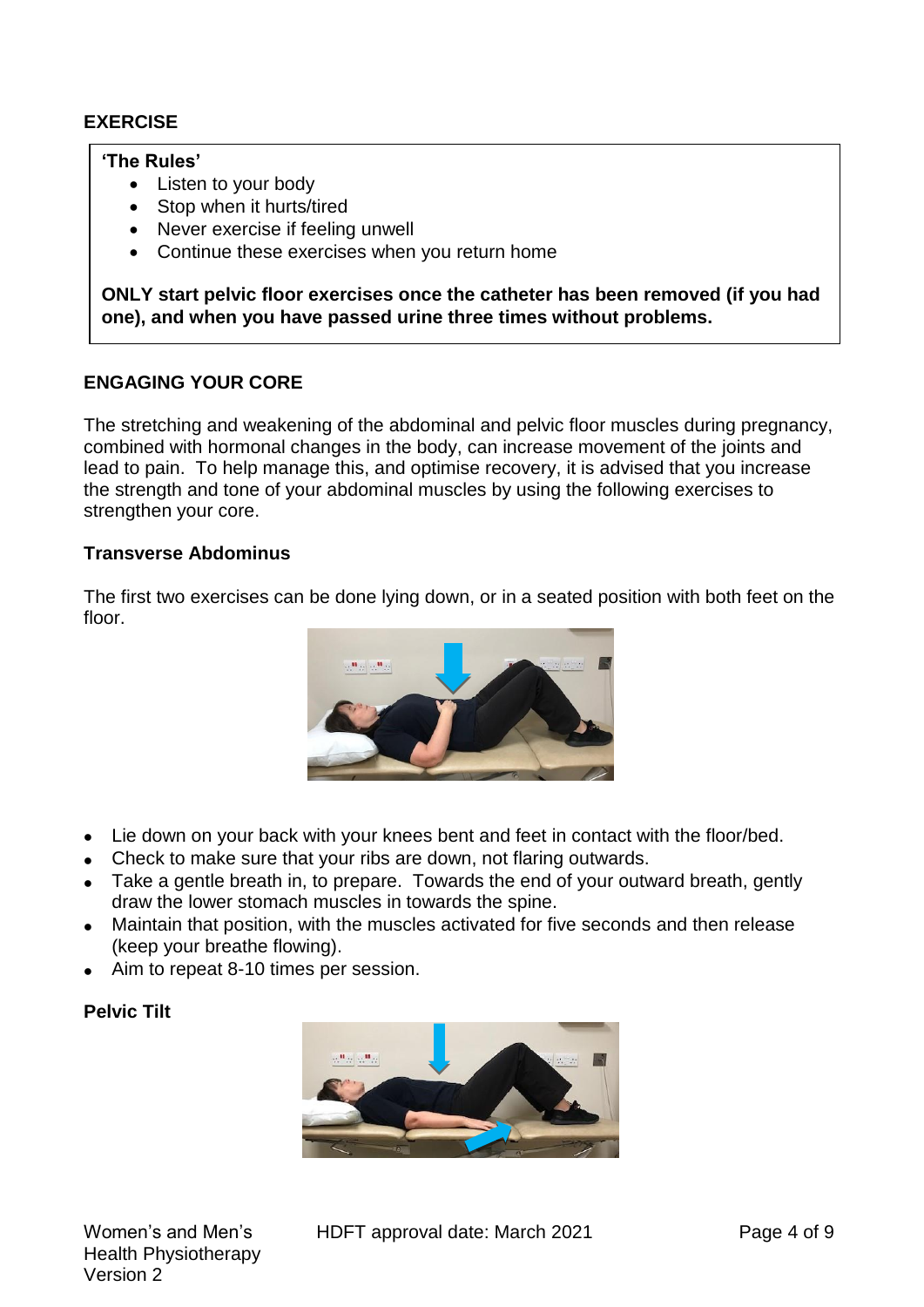- Lie on your back with your knees bent and your feet in contact with floor/bed.
- Activate your stomach muscles, as in the exercise above, and press the small of your back against the supporting surface. Tilt your hips so that your bottom tucks under. Hold this for up to 5 secs (keeping the breath flowing), and then release. Aim to repeat this up to 10 times per session.

# **Four Point Kneeling**



- Start on your hands and knees, with wrists aligned underneath your shoulders, and knees underneath your hips.
- As in the exercises above, towards the end of your outward breath, gently draw the stomach muscles in towards your spine. You should feel a gentle lift of your stomach muscles.
- Hold this position for 3-5 flowing breaths. Release and repeat up to 10 times.

### **Mini Squat**





**To modify:** Hold on to the back of a chair/supportive surface.

- Standing tall, with good posture. Step your feet a little wider than hip width and toes pointing forwards.
- Bend your knees and squat (sticking your bottom out as though to sit in a chair). At the same time extend your arms out straight in front of you. Take care that the knees are in-line with the second toe, but do not go forward of the toes.
- Activate your glutes (squeeze your bottom cheeks) and return to standing.

Repeat this 5-10 times and aim to do 3 sets of 10, as able.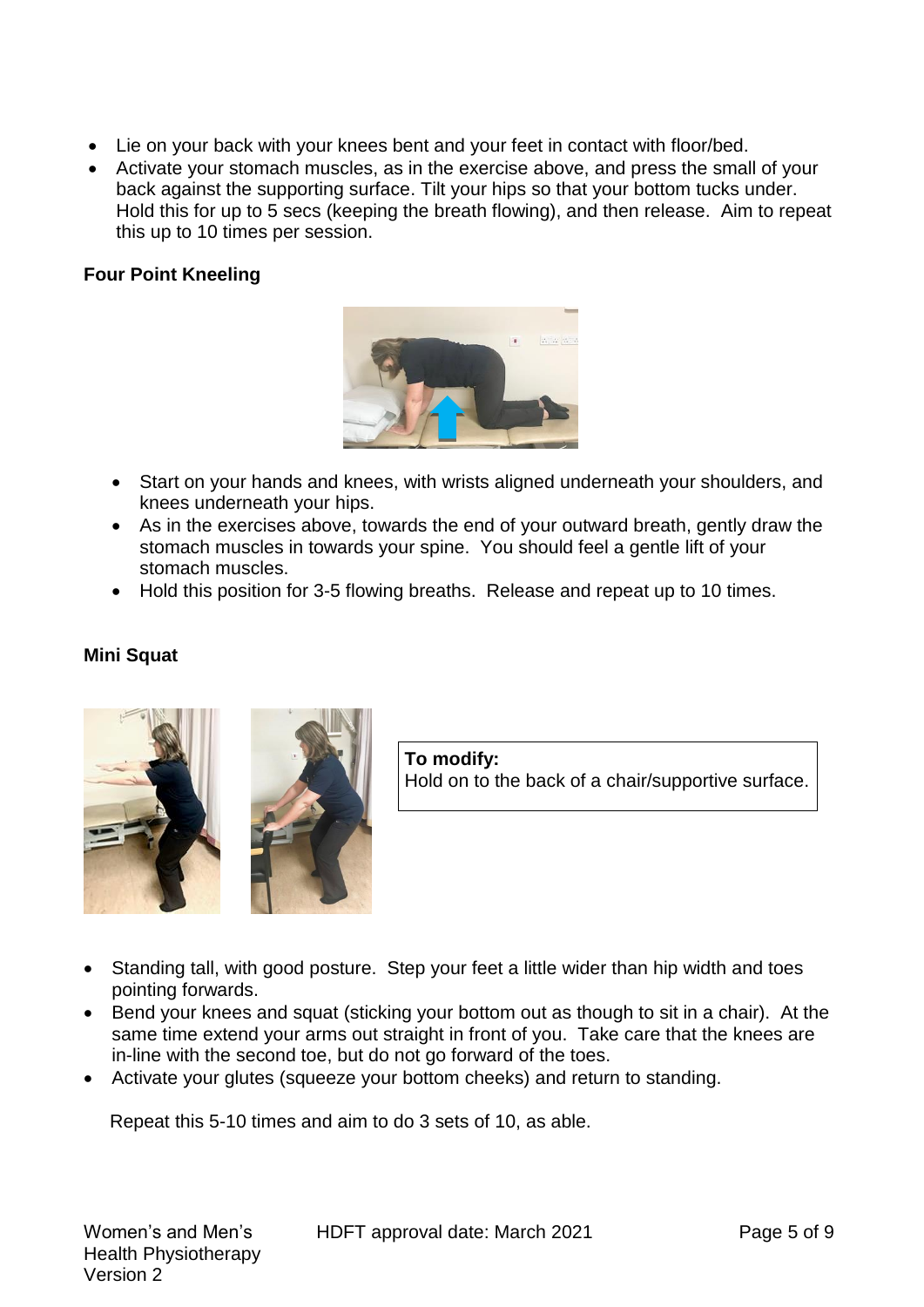# **PELVIC FLOOR EXERCISES**

**When to start: Only** start these exercises once your catheter has been removed, and you have passed urine more than three times without difficulty.

### **What and where are the Pelvic Floor Muscles?**

The pelvic floor muscles form the floor of your pelvis. They attach to the pubic bone at the front of your pelvis and to the coccyx at the back. They support your pelvic organs and control the front and back passages, giving you control as to when you pass urine and open your bowels.

The muscles stretch during pregnancy and may be stretched further during delivery. If the muscles remain weak, there is an increased risk of incontinence and vaginal or uterine prolapse.

There are two muscle fibre types in the pelvic floor: fast twitch and slow twitch. They each have a different function. The fast twitch fibres activate quickly to prevent the leakage of urine when, for example, you laugh, cough or sneeze.

The slow twitch fibres help you to "hold on" when you get the urge to go to the toilet.

Because of this, the pelvic floor has two exercises – short (squeeze and release) and long (squeeze and hold). By exercising the pelvic floor regularly, you will increase its strength.

You might find that after giving birth you are only able to do a few pelvic floor exercises. This is because the muscle is fatigued and the strength needs to increase over time, with daily repetitions over the weeks, months and years!

If you have stitches, you can still do these exercises. They can help promote healing by reducing the swelling and increasing blood flow to the area. Start gently.

# **How to Exercise Your Pelvic Floor**

#### **Exercise 1 – Squeeze and Hold Step 1**

Sit, stand or lie comfortably with your knees slightly apart.

### **Step 2**

Gently breathe in to prepare. As you breathe out, tighten the muscle around your back passage as if you are trying to stop yourself from passing wind. Now tighten the muscles around your front passage as if you are trying to stop yourself passing urine. Aim to hold both back and front pelvic floor muscles tight for 5-10 seconds (without holding your breath). The feeling is one of "squeeze and lift", and you should feel your lower abdomen draw in slightly.

Fully relax for 4 seconds and aim to repeat up to 10 times.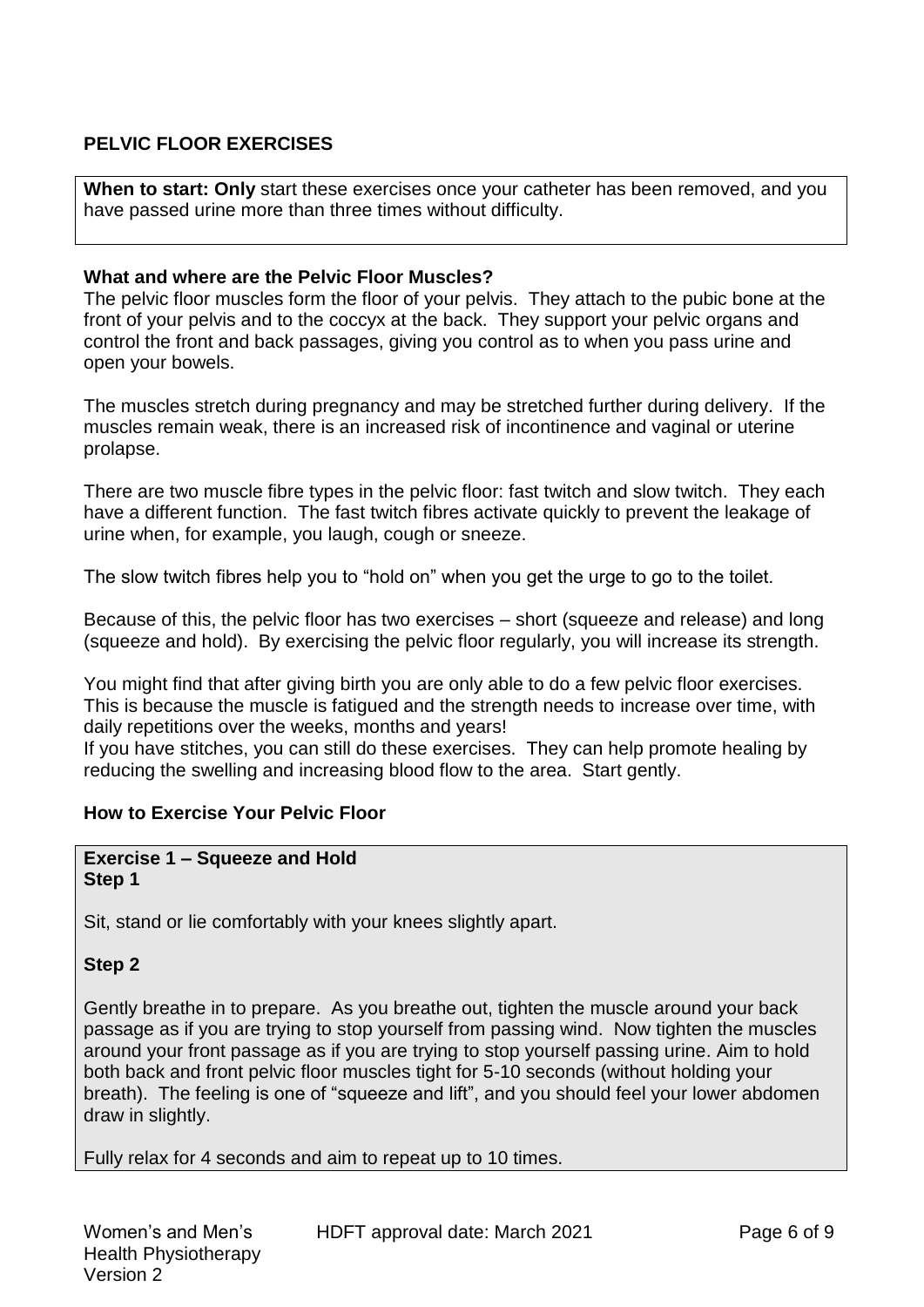When doing the exercises, avoid tightening your buttocks and squeezing your legs together.

# **Exercise 2 – Squeeze and Release**

In the same position as Exercise 1, gently breathe in to prepare. As you breathe out, tighten the back and front pelvic floor muscles for a short, strong squeeze and, as you breathe in, relax the muscles fully.

Aim to build up to doing 10 short squeezes up to 10 times without holding your breath.

# **Aim to repeat both long and short squeezes 3-6 times a day.**

**Your starting point**: this is the maximum number of seconds you can hold your contraction for (up to 10 seconds) and the maximum times you can repeat this (up to 10 repetitions). Build up your exercise routine gradually. You should notice an improvement in the first three months (this can sometimes take longer). Aim to progress the position you do your exercises in from side lying, to sitting, to standing and, over time, practise them whilst doing activities such as walking and bending.

Keep practising your pelvic floor muscle exercises twice a day to maintain the improvement.

## **Tips to Help You Remember to do The Exercise:**

Try to make the exercises part of your daily routine. Perhaps do them at the same time as another activity, such as brushing your teeth / when washing your hands/ when sitting on the toilet after emptying your bladder.

### **Additional suggestions:**

- Try downloading an app on your phone such as the NHS Squeezy app.
- Put a reminder on your phone or set an alarm

## **Please do not practice by stopping your urine flow, as this may lead to bladder problems.**

### **GOING TO THE TOILET**

Once your catheter has been removed and you first attempt to pass urine, sit on the toilet, lean forwards and relax.

It is quite normal to feel anxious about opening your bowels after giving birth. However, it is important that you go when you get the urge, to avoid constipation.

When having a bowel movement you may find it more comfortable to place your hand over your abdominal incision for support.

It is important that you sit with your knees above your hips and do not strain. Breathing out will help you to relax.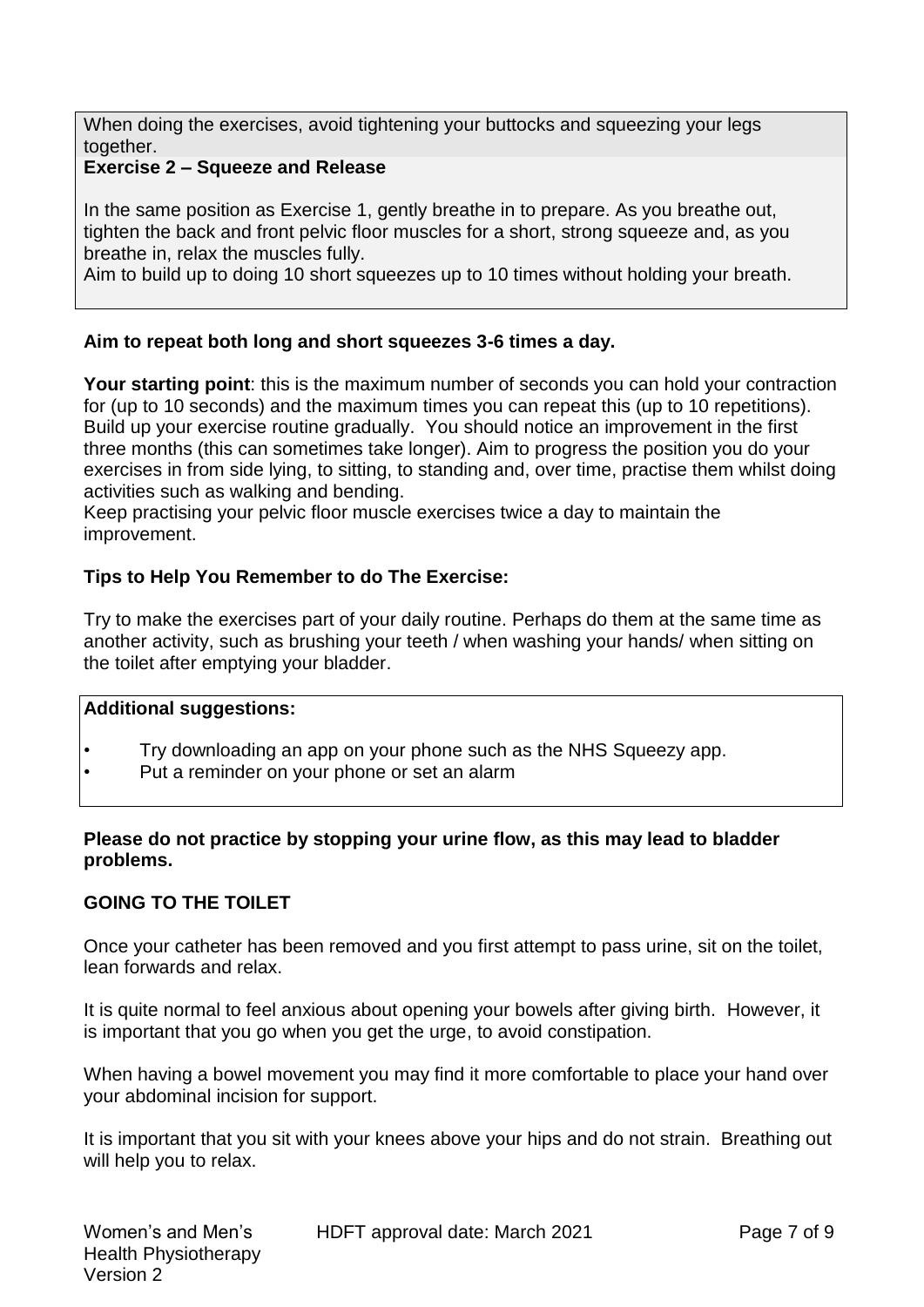# **IMPORTANT INFORMATION**

# **It is OK to go slow!**

## **A GOOD LIFTING TECHNIQUE**

Make sure that your legs take the strain and not your back. Bend your knees. Keep your back straight. Activate your deeper tummy muscles and your pelvic floor muscles before you lift. Keep your load close.

Try to avoid lifting heavy weights such as pram/toddler for three months.

# **GOING HOME IN THE CAR**

Pop a pillow between yourself and the seatbelt. This may increase your comfort.

## **DRIVING**

When you start to drive again will depend on your rate of recovery. Can you concentrate? Can you perform an emergency stop? Check with your insurance company for guidance and to make sure that you are covered.

### **SEX**

When you feel ready. This may not be for  $4 - 6$  weeks or longer. You may feel a temporary lack of interest, this is normal. **Remember** to use contraception if you are not trying to get pregnant.

### **SPORT**

Avoid strong abdominal exercises, competitive sport, and high impact exercise for three months. If your wound has healed, your pelvic floor is strong, and your six-week post-natal check is clear, then you can gradually return to gentle sporting activities.

If you have any queries, the obstetric physiotherapists will be pleased to give you advice and can be contacted on **01423 553089**